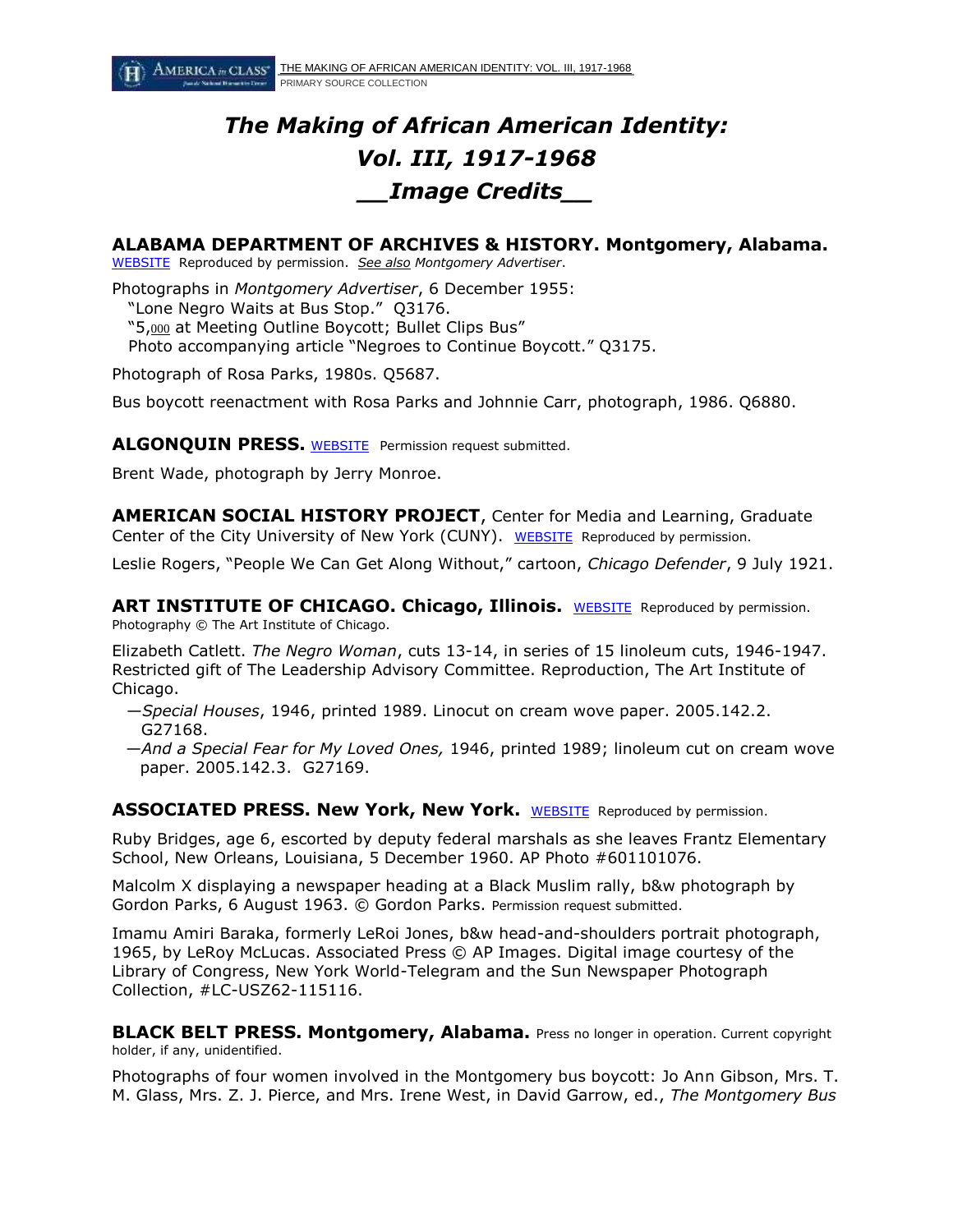*Boycott and the Women Who Started It: The Memoir of Jo Ann Gibson Robinson* (University of Tennessee Press, 1987).

## **BROOKLYN PUBLIC LIBRARY. Brooklyn, New York.** [WEBSITE](http://www.bklynlibrary.org/) Reproduced by permission.

"I have two girlfriends," three African American children on a Brooklyn sidewalk, 196-?, photograph by Irving I. Herzberg. Brooklyn Collection, HERZ0156.

#### **BROOKS MUSEUM OF ART. Memphis, Tennessee.** [WEBSITE](http://www.brooksmuseum.org/) Reproduced by permission.

Elizabeth Catlett, *Black Unity*, mahogany sculpture (front and back), 1968.

## **CALIFORNIA AFRICAN AMERICAN MUSEUM. Los, Angeles, California. [WEBSITE](http://www.caamuseum.org/)** Reproduced by permission.

Pin-back button, SNCC, Black and White hands grasped in a handshake with "SNCC" lettering beneath, coated metal, one inch dia., ca. 1966. Gift of Alice Parman, 2006.3.

**ELIZABETH CATLETT.** Permission status uncertain; current copyright holder unidentified.

Elizabeth Catlett. *The Negro Woman*, cuts 11-12 of the series of 15 linoleum cuts, 1946- 1947.

#### **ROBERT CARL COHEN. [WEBSITE](http://www.radfilms.com/) Reproduced by permission.**

Robert Franklin Williams examining his FBI Wanted poster, Havana, Cuba, photograph, 1963.

Robert Franklin Williams, exiled former head of Monroe, N.C., NAACP, reading Mao's "Little Red Book" (*Quotations from Chairman Mao Tse-Tung*), Tanzania, photograph, July 4, 1968.

#### **COLORLAB. New York City.** [WEBSITE](http://www.colorlab.com/) Permission request submitted.

Poster, *Movies of Local People: H. Lee Waters, Movie Cameraman*, ca. 1941.

African American girl, still from *Kannapolis, N.C*., 1941.

**HENRY DUMAS, Estate of.** Reproduced by permission; permission granted by Eugene B. Redmond, Henry Dumas Estate Executor, 9/22/2007.

Henry Dumas, May 1968, just days before his murder, photograph by Clem Fiori.  $\odot$  1968-2007 by Loretta Dumas and Eugene B. Redmond. Digital image courtesy of the Encyclopedia of Arkansas History and Culture.

# **DURHAM COUNTY LIBRARY. Durham, North Carolina. North Carolina**

**Collection.** [WEBSITE](http://durhamcountylibrary.org/) Reproduced by permission.

James E. Shepherd, founder of North Carolina Central University, formerly N.C. College for Negroes, photograph, ca. 1925. Picture No. E197.

Louis Austin, editor of the *Carolina Times*. 1950s. Black History Exhibit, Durham County Centennial, 1981. Picture No. H032.

**DAS FOTOARCHIV—CHRISTOPH & FRIENDS. Essen, Germany.** Permission request submitted; unable to locate current archive.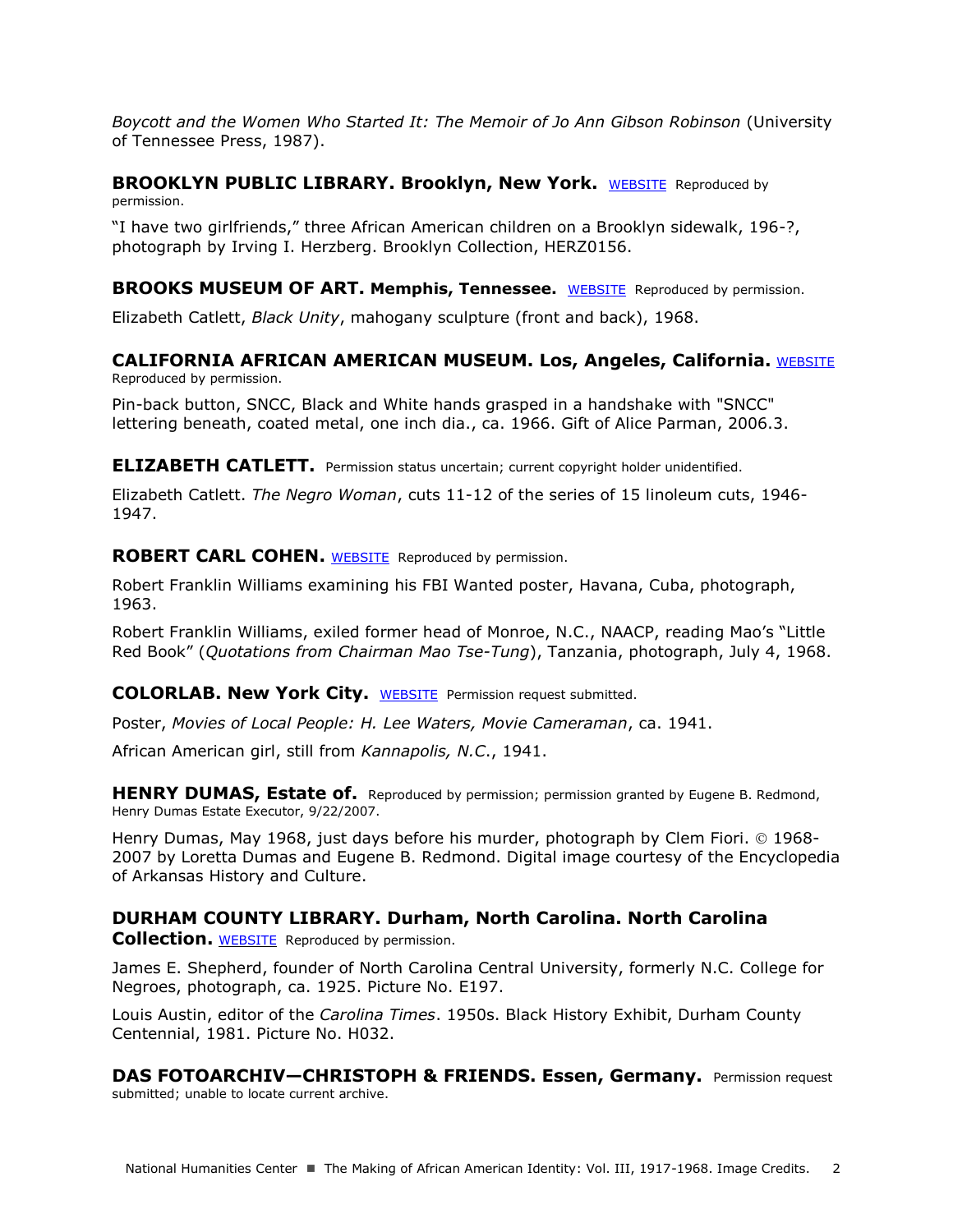Premier Patrice Lumumba of the Republic of the Congo, photographed with an aide, Capt. Mawoso, as he arrived at New York's International Airport (Idlewild), photograph, July 24, 1960. SVT Bild/Das Fotoarchiv. BAP544.JPG

Demonstration by members of the Zimbabwe African People's Union (ZAPU), Salisbury, Rhodesia, 20 September 1962. BAL210.JPG

**JANICE GAMMON. Albuquerque, New Mexico.** Reproduced by permission of Mrs. Janice Gammon.

Reginald Gammon, *Freedom Now!*, acrylic on board, 1963. Collections of the National Afro-American Museum and Culture Center, Wilberforce, Ohio (Ohio Historical Society).

#### **GETTY IMAGES. New York, New York.** [WEBSITE](http://www.gettyimages.com/) Reproduced by permission.

Stokely Carmichael, 20 February 1973, photograph by Keystone/Stringer. Getty Images, Hulton Archive, #3307763. © 2007 Getty Images.

Demonstration for integrated public accommodations, Cambridge, Maryland, June 1963, photograph by I. McCoombe, Getty Images, Time and Life Collection.

**RICHARD HACKEN. World War I Document Archive.** [WEBSITE](http://net.lib.byu.edu/~rdh7/wwi/comment/Scott/ScottTC.htm) Reproduced by permission.

Emmett J. Scott, b&w portrait photograph, in *The Negro during World War I*, ca. 1919.

**BRUCE HARTFORD. Civil Rights Movement Veterans, © Bruce Hartford, hosted by** Tougaloo College, Jackson Mississippi. [WEBSITE](http://www.crmvet.org/) Reproduced by permission.

Pins, Southern Christian Leadership Conference: (1) Black and white hands grasped with "SCLC" lettering. 1965 or later; (2) Southern Community Organizing & Political Education (SCOPE) pin from SCLC's summer project of 1965.

## **HIRSHHORN MUSEUM AND SCULPTURE GARDEN. Smithsonian Institution.** Washington, DC. [WEBSITE](http://www.hirshhorn.si.edu/collection/home/) Reproduced by permission.

Robert Gwathmey, *Poll Tax Country*, oil on canvas, 1945. Gift of the Joseph H. Hirshhorn Foundation, 1966. 66.2303.

Romare Bearden, *Sermons: The Walls of Jericho*, photomechanical reproductions, pencil, brush & ink, and watercolor on paperboard, 1964. Gift of Joseph H. Hirshhorn, 1966; photograph by Lee Stalsworth.

**HOWARD UNIVERSITY LIBRARIES. Washington, DC.** [WEBSITE](http://library.howard.edu/library) Permission requests submitted.

Alain Locke, photograph, n.d. Copyright holder unknown. Digital image from Howard University Libraries.

#### **ADRIAN JENKINS. AE Jenkins Photography. Albany, Georgia.** WEBSITE Permission request submitted.

Civil rights activist Slater King confronts Laurie Pritchett, police chief of Albany, Georgia, ca. 1961-1962. Digital image courtesy of the Georgia Encyclopedia.

**JULIUS LESTER.** Reproduced by permission of Julius Lester.

Julius Lester, photograph of, ca. 1966.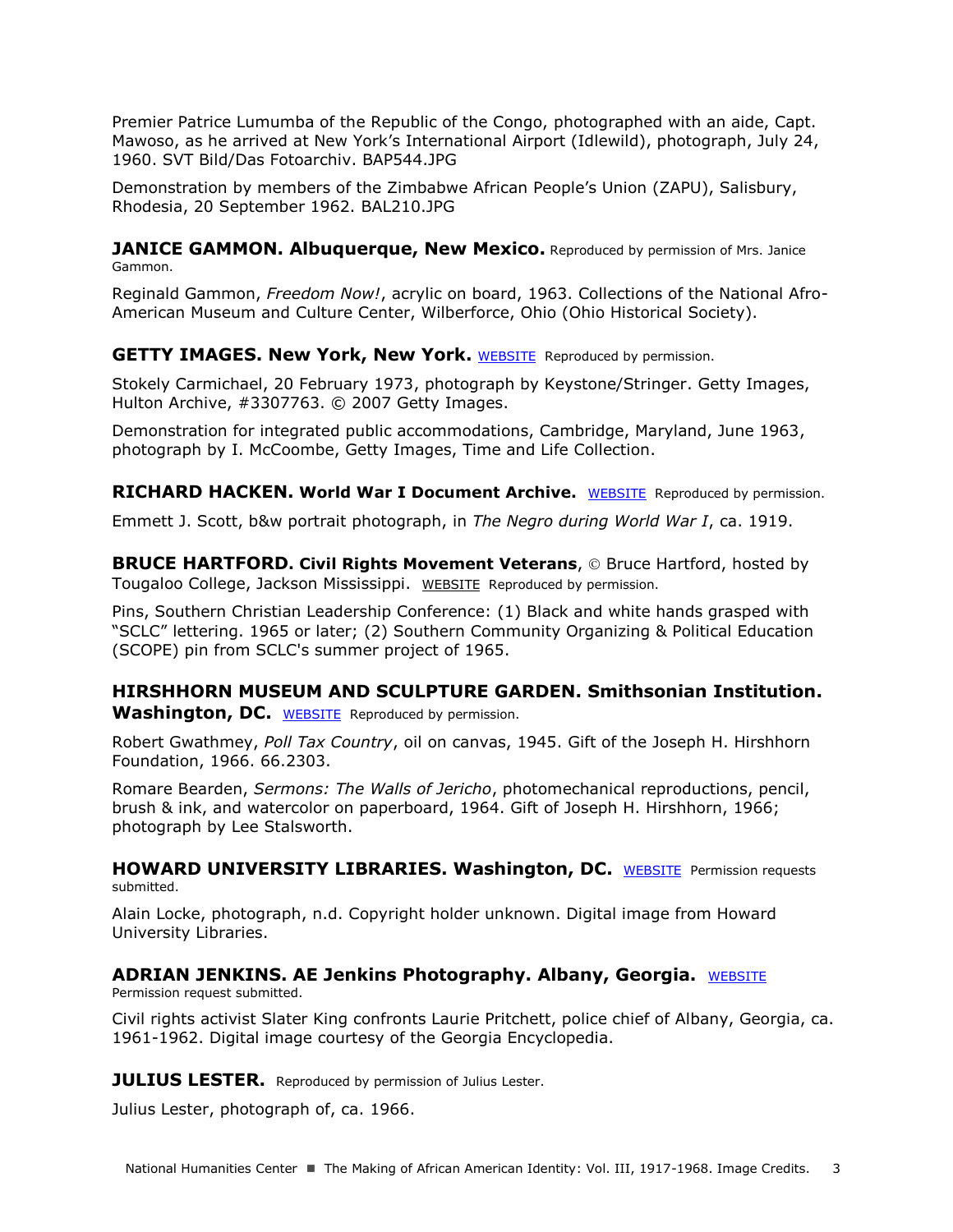#### **LIBRARY OF CONGRESS. GENERAL COLLECTIONS.** [WEBSITE](http://www.loc.gov/) Courtesy of the Library of Congress.

Stokely Carmichael addressing a Black Power meeting in London, published in Horace Ove, *The Arrivants: A Pictorial Essay on Blacks in Britain.* London: Race Today Publications, March 1987, p. 40.

#### **LIBRARY OF CONGRESS. GEOGRAPHY & MAP DIVISION.** [WEBSITE](http://www.loc.gov/rr/geogmap/) Courtesy of the Library of Congress.

Map, Africa, 2005. U. S. Central Intelligence Agency. #G8200 2005 .U5.

**LIBRARY OF CONGRESS. MANUSCRIPT DIVISION.** [WEBSITE](http://www.loc.gov/rr/mss/) Courtesy of the Library of Congress.

Letter from Mrs. J. H. Adams, Macon, Georgia, to the Bethlehem Baptist Association in Chicago, Illinois, 1918. Carter G. Woodson Papers.

Nella Larsen, 1928, photograph by James Allen. Harmon Foundation Records.

James Boyd, enslaved in Indian Territory [Oklahoma] and Texas , photographed at his home near Waco, Texas, 3 September 1937. WPA Slave Narrative Collection.

Winold Reiss, drawing of Countee Cullen (photograph of; 1 June 1941). Harmon Foundation Collection. Owner of original drawing unidentified.

## **LIBRARY OF CONGRESS. PRINTS & PHOTOGRAPHS DIVISION**. [WEBSITE](http://www.loc.gov/pictures/#show_search_options)

Courtesy of the Library of Congress. Other permissions noted below. Images in chronological order.

W. E. B. Du Bois, photograph of, between 1910 and 1930. LC-USZ62-123822.

African American men standing in front of Walgreen Drugs, 35th and State, Chicago, Illinois, July/August 1919, during the 1919 race riot; photograph taken by a photographer for the *Chicago Daily News* which may have been published in the newspaper. *Chicago Daily News* Negatives Collection (Chicago Historical Society).

Walter F. White, b&w photograph, between 1920 and 1930. Visual Materials from the National Association for the Advancement of Colored People Records. LC-USZ62-110589.

*Opportunity: A Journal of Negro Life*, February 1926 (cover), published by the National Urban League, New York.

James Weldon Johnson, photograph, 3 December 1932. Photograph by Carl Van Vechten. Call No.: LOT 12735, no. 590 [P&P].

"Cotton pickers at 6:30 a.m.," African Americans on a residential porch awaiting the beginning or work, Pulaski County, near Little Rock, October 1935, b&w photograph by Ben Shahn for the Farm Security Administration-Office of War Information. LC-USF3301- 006027-M5.

African American farmer in field with two mules, near Tupelo, Mississippi, March 1936, b&w photograph by Walker Evans for the FSA-OWI. LC-USF342-T01-008022-A DLC.

African American family hoeing cotton on their farm, Alabama, July 1936, b&w photograph by Dorothea Lange for the FSA-OWI. LC-USF34-009541-C DLC.

Bessie Smith, 3 February 1936, photograph by Carl Van Vechten. Carl Van Vechten Photograph Collection. LC-DIG-ppmsca-09571.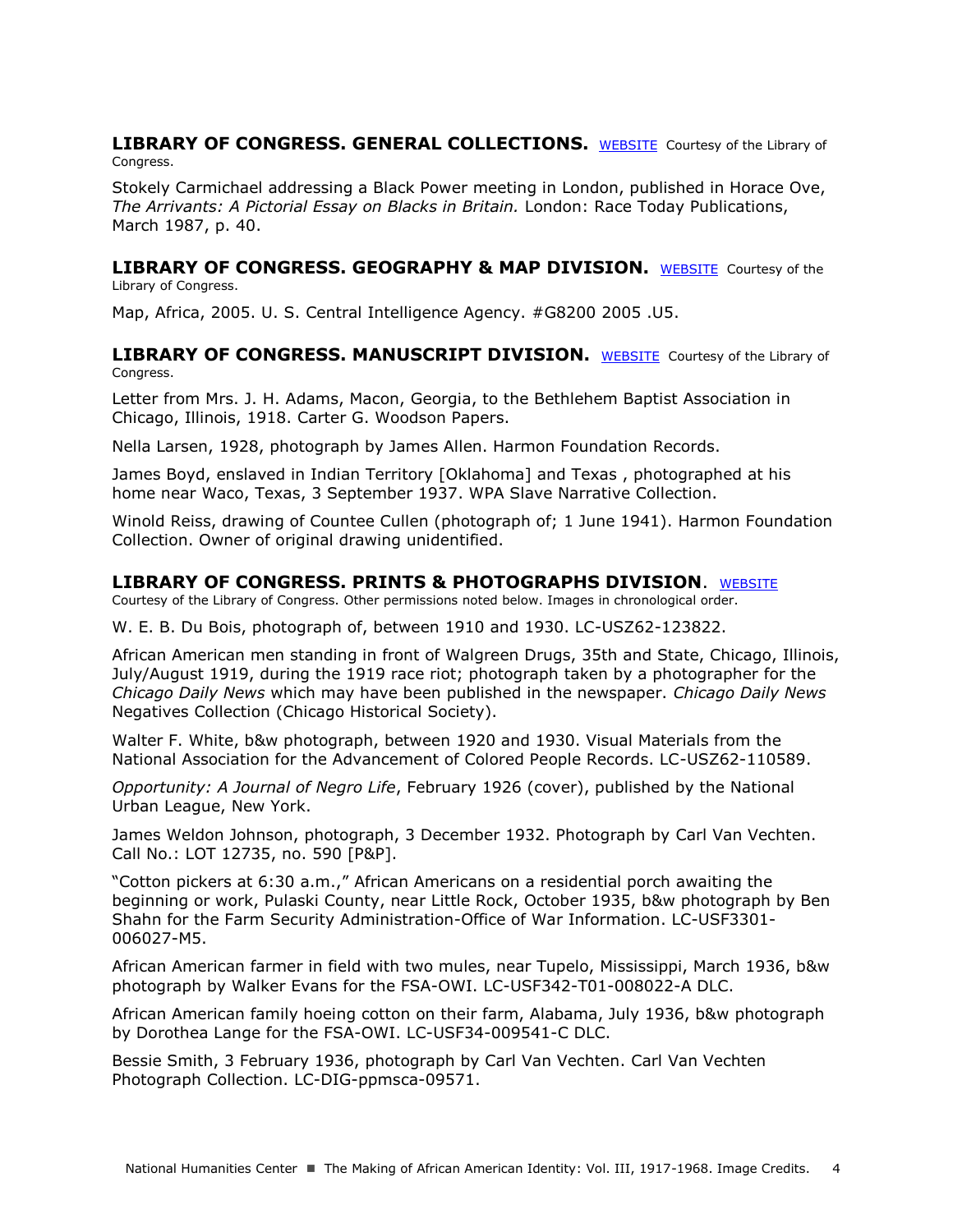Langston Hughes, 29 February 1936; photograph by Carl Van Vechten. Carl Van Vechten Collection, LOT 12735, #540.

White plantation owner with one of the "Negro plantation children," Aldridge plantation, Mississippi, June 1937, b&w photograph by Dorothea Lange. Farm Security Administration-Office of War Information Photograph Collection #LC-USF34-017431-E DLC.

Feet and shoes of woman "Negro cotton hoer," Clarksdale, Mississippi, June 1937, b&w photograph by Dorothea Lange. Farm Security Administration-Office of War Information Photograph Collection #LC-USF34-017285-C DLC.

Drinking fountain on the county courthouse lawn, Halifax, North Carolina, April 1938; photograph by John Vachon for the FSA/OWI. LC-DIG-fsa-8a03228.

African American tenant family on the porch of their house, Marcella Plantation, Mileston, Mississippi Delta, Mississippi, October 1939 (?), b&w photograph by Marion Post Wolcott for the FSA-OWI. LC-USF33-030534-M2 DLC.

Zora Neale Hurston, 3 April 1938, photograph by Carl Van Vechten. Carl Van Vechten Collection, LOT 12735, #543.

Students on the campus of the University of North Carolina at Chapel Hill, November 1939, three photographs from several series photographed by Marion Post Wolcott for the FSA/OWI.

Lansburgh's Department Store, 420-426 Seventh Street, NW, Washington, DC, photograph, n.d. (after 1940). Historic American Buildings Survey/Historic American Engineering Record Collection, HABS DC,WASH,290-.

George Schuyler, 2 July 1941; photograph by Carl Van Vechten. Carl Van Vechten Collection, LOT 12735, #1007.

"Colored waiting room," sign at Greyhound bus station, Rome, Georgia, September 1943; in LOT 885: Bus trip from Louisville to Memphis and return trip to Washington, D.C. Sept. 1943, photographed by Esther Bubbly for the FSA-OWI. LOT 885.

Pauli Murray, black-and-white photograph entitled "Pauli Murray of New York, winner of a 1946 Mademoiselle Merit Award for signal achievement in law," 1946. New York World-Telegram & Sun Collection. LC-USZ62-109644.

African American voters at the polls, Miami, Florida (?), b&w photograph by Acme Newspictures, Inc., New York City., between 1946 and 1962. Visual Materials from the National Association for the Advancement of Colored People. LC-USZ62-119976.

George E. C. Hayes, Thurgood Marshall, and James Nabrit, congratulating each other, following Supreme Court decision declaring segregation unconstitutional, 1954. Copyprint. New York World-Telegram and Sun Photograph Collection, LC-USZ62-111236 (9-11).

Integrated classroom, Anacostia High School, Washington, DC, b&w photograph by Warren K. Leffler, 10 September 1957. U.S. News & World Report Magazine Photograph Collection. LC-U9-1033-16.

Ruby Bridges, age 6, three-quarter-length portrait, photograph, 1960. United Press International telephoto No. NEP112501. New York World-Telegram and the Sun Newspaper Photograph Collection, LC-USZ62-126460. Reproduced by permission of Corbis Images.

Freedom riders on bus en route from New York City to Washington, DC, 1961. United Press International telephoto, No. NEP112501. New York World-Telegram and the Sun Newspaper Photograph Collection, LC-USZ62-125958.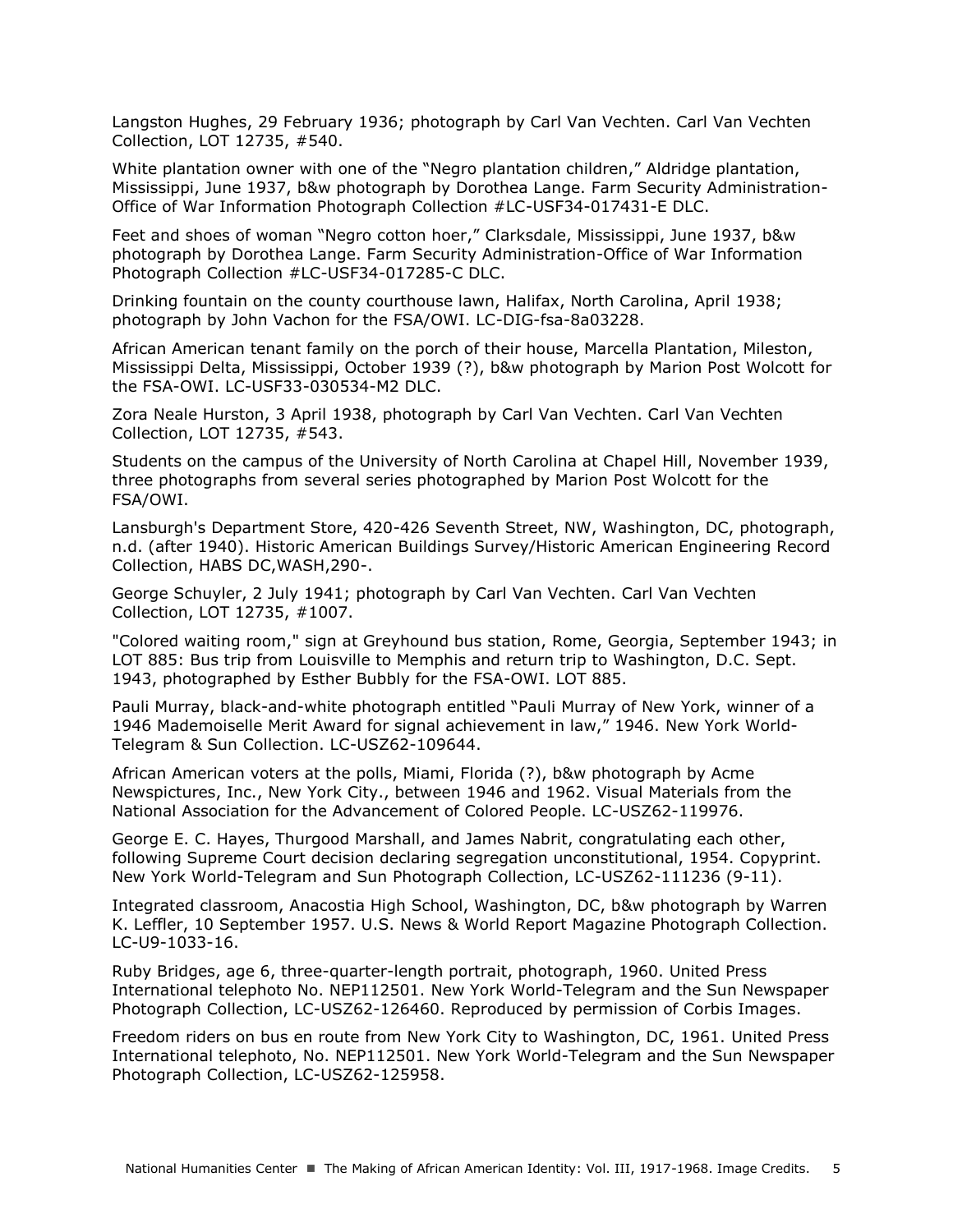James Meredith walking to class accompanied by U.S. marshals during integration of the University of Mississippi, Oxford, Mississippi, 1 October 1962, b&w photograph by Marion S. Trikosko. U.S. News & World Report Magazine Photograph Collection. LC-DIG-ppmsca-04292.

John Lewis, Student Nonviolent Coordinating Committee (SNCC) field secretary, later SNCC chairman, and others pray during a demonstration in Cairo, Illinois, 1962; b&w photograph by Danny Lyon, staff photographer with the Student Nonviolent Coordinating Committee (SNCC). LC-DIG-ppmsca-08099. Reproduced by permission of Danny Lyon, Bleak Beauty Books.

Drinking fountains labelled "Colored" and "White," county court-house, Albany, Georgia, ca. 1963, photograph by Danny Lyon, staff photographer with the Student Nonviolent Coordinating Committee (SNCC). LC-USZ62-121247. Reproduced by permission of Danny Lyon, Bleak Beauty Books.

Bayard Rustin, Deputy Director, and Cleveland Robinson, Chairman of Administrative Committee, March on Washington National Office, in front of 170 West 130th St., Harlem, New York City, 7 August 1963; New York World Telegram & Sun photograph by Orlando Fernandez. New York World-Telegram and the Sun Newspaper Photograph Collection. LC-DIG-ppmsca-35538.

March sponsored by the Congress of Racial Equality (CORE) in Washington, DC, September 1963, in memory of the four children killed in the Birmingham, Alabama, church bombing; b&w photograph by Thomas J. O'Halloran. U.S. News & World Report Magazine Photograph Collection. LC-U9-10515-6A.

Malcolm X waits at Martin Luther King press conference, 26 March 1964, photograph by Marion S. Trikosko. LC-DIG-ppmsc-01274.

James Farmer, at a meeting of American Society of Newspaper Editors, seated at a table before a microphone, 15 April 1964, photograph by Marion S. Trikosko. U.S. News & World Report Magazine Photograph Collection, LC-U9- 11814-28 [P&P].

LeRoi Jones / Amiri Baraka, b&w portrait photograph by Leroy McLucas, 1965. Associated Press photograph; New York World-Telegram and the Sun Newspaper Photograph Collection. LC-USZ62-115116.

Stokely Carmichael, among demonstrators near the U.S. Capital, 1967, United Press International telephoto (No. WAP011023), New York World-Telegram and the Sun Newspaper Photograph Collection, LC-USZ62-121429.

**LINCOLN UNIVERSITY. Lincoln University, Pennsylvania.** [WEBSITE](http://www.lincoln.edu/) Digital image reproduced by permission. Current copyright holder unidentified.

Larry Neal, photograph, date?, by unknown photographer.

#### **DANNY LYON. Bleak Beauty Books. Clinton, New York.** [WEBSITE](http://bleakbeauty.com/home.html) Reproduced by permission.

John Lewis, Student Nonviolent Coordinating Committee (SNCC) field secretary, later SNCC chairman and others pray during a demonstration in Cairo, Illinois, 1962; b&w photograph by Danny Lyon, staff photographer with the Student Nonviolent Coordinating Committee (SNCC). Digital image courtesy of the Library of Congress #LC-DIG-ppmsca-08099.

Drinking fountains labelled "Colored" and "White," county court-house, Albany, Georgia, ca. 1963, photograph by Danny Lyon, staff photographer with the Student Nonviolent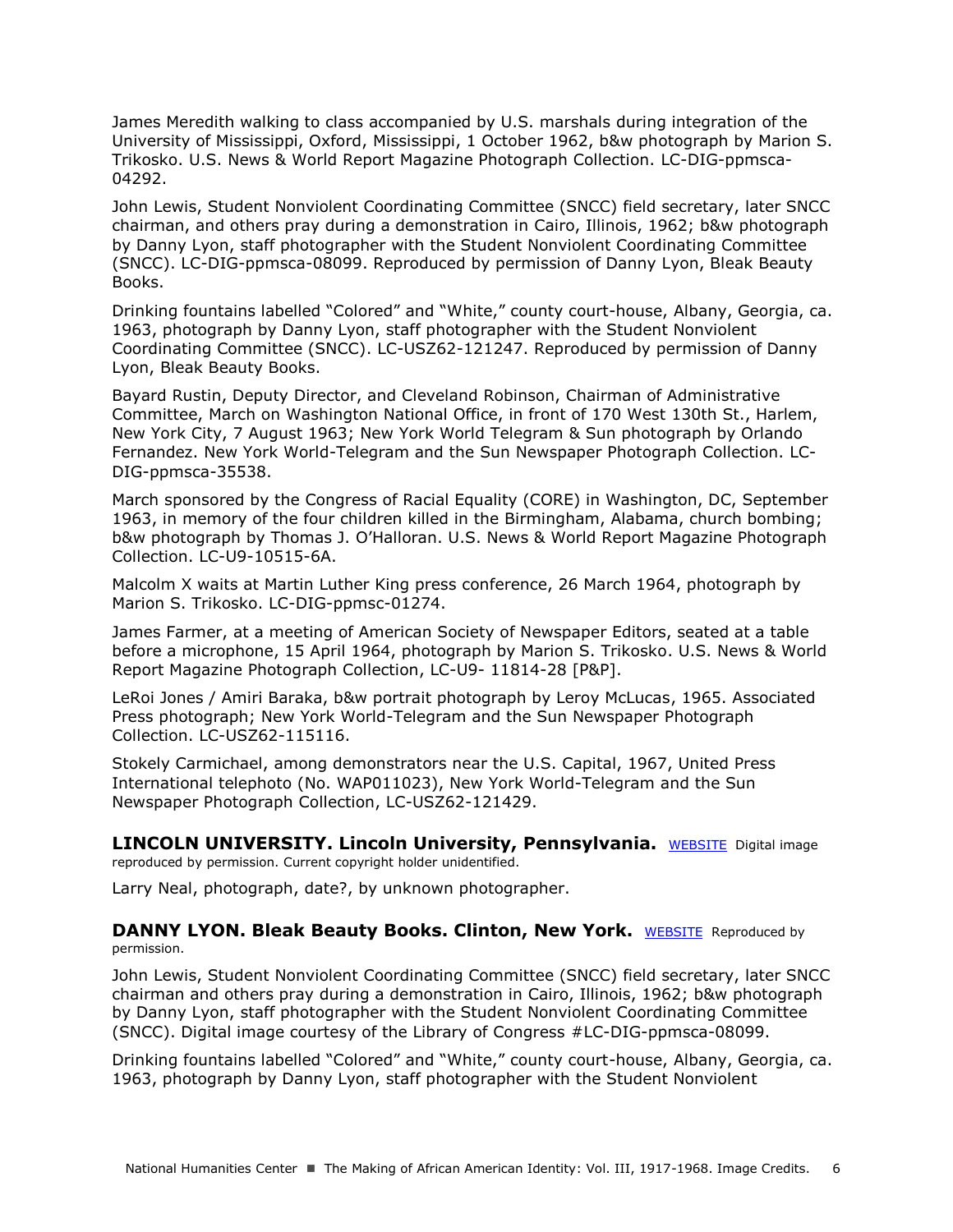Coordinating Committee (SNCC). Digital image courtesy of the Library of Congress #LC-USZ62-121247.

#### **MARYLAND STATE ARCHIVES. Annapolis, Maryland**. [WEBSITE](http://bleakbeauty.com/home.html) Reproduced by permission.

Thurgood Marshall, Donald Gaines Murray and Charles Houston, photograph by unknown photographer, n.d. Special Collections (Maryland History Slide Collection), MSA SC 1260- 129.

**THE MENIL COLLECTION. Houston, Texas.** [WEBSITE](https://www.menil.org/) Reproduced by permission of Joe Overstreet and the Menil Collection.

Joe Overstreet, *The New Jemima*, acrylic on fabric over plywood, 1964. #70-156.

**MONTGOMERY ADVERTISER. Montgomery, Alabama.** [WEBSITE](http://www.montgomeryadvertiser.com/) Reproduced by permission. *See also* Alabama Dept. of Archives & History.

Edgar Daniel Nixon, police photograph after arrest during the Montgomery bus boycott, ca. 1955.

Coretta Scott King, Rev. Ralph Abernathy, and Rev. Martin Luther King, Jr., near the end of the Montgomery bus boycott, November 1956.

**REV. DOUGLAS MOORE. MOORE ENERGY RESOURCES, INC. Washington, DC.**  Permission requests submitted.

Elizabeth Catlett, *I Have Special Reservation*, 1946, linoleum woodcut in series of 15 woodcuts entitled *The Negro Woman*, 1946-1947.

**NATIONAL GALLERY OF ART. Washington, DC.** [WEBSITE](http://www.nga.gov/content/ngaweb.html) Reproduced courtesy of the National Gallery of Art (open access policy).

Charles Wilbert White, untitled lithograph (perhaps in *Wanted Poster* series), lithograph (zinc and stone) in yellow and brown on calendered Rives paper sheet. Gift of Dorothy J. and Benjamin B. Smith. 1984.34.1158.

#### **TRUMAN NELSON.** Current copyright holder unidentified in search.

Handdrawn map of Monroe, North Carolina; in Truman Nelson, *People With Strength: The People of Monroe, N.C.*, ca. 1961. Digital image courtesy of Bruce A. Clark.

**NEW YORK PUBLIC LIBRARY. New York, New York.** Most images in collections of the **Schomburg Center for Research in Black Culture**, NYPL: [WEBSITE](http://www.nypl.org/locations/schomburg) Reproduced by

permission of the New York Public Library; images in New York Public Library [Digital Library.](http://digitalgallery.nypl.org/nypldigital/index.cfm) Images in chronological order.

William Pickens, photograph of, ca. 1909; captioned "Prof. William Pickens, Talladega College," in Harlan Paul Douglass, *Christian Reconstruction in the South*, 1909. Digital Image ID 1215900.

African American man, aged 82, living on the southern plantation of his former master, 1915; image captioned "Rather than go out into the unknown, they [the former slaves] chose to stay with those [their former masters]whom they had come to know as friends and protectors," in Essie Collins Matthews, *Aunt Phebe, Uncle Tom and others; character studies among the old slaves of the South, fifty years after. . .* , 1915. Digital ID 1167927.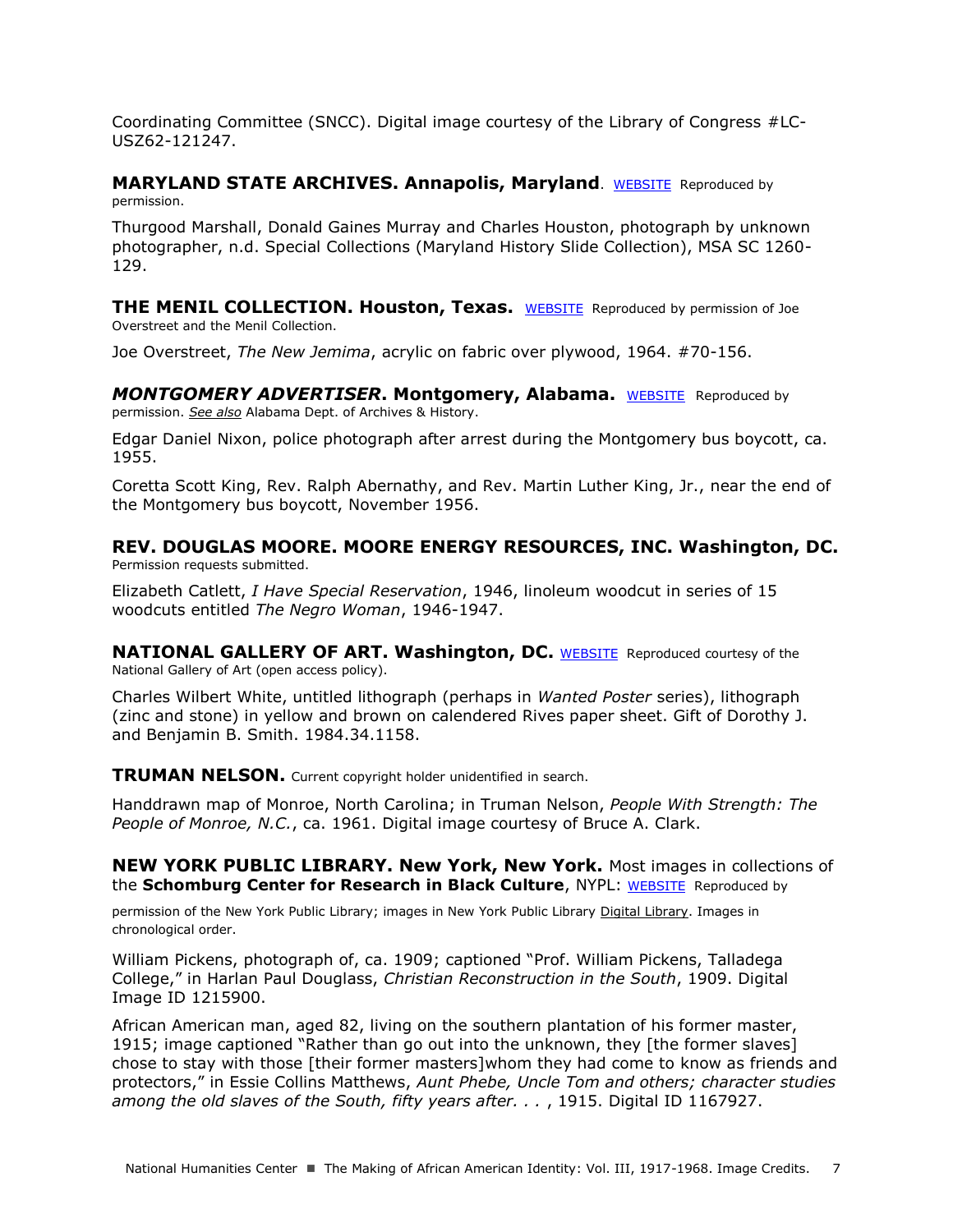Ad, *Chicago Defender*, 1 Dec. 1917. Digital ID 1231425.

*The Crisis*, 26 June 1919, front page related on the lynching of John Hartfield in Ellisville, Mississippi, which occurred later that day. Digital ID 11684432.

Armistice Day; Lenox Ave., 4 West 134th Street; Harlem, November 1919. Digital ID 1168428.

Harlem near 135<sup>th</sup> Street, ca. 1920; photograph captioned "Within thirty seconds walk of the 135th Street Branch," [view of northeast corner of West 135th Street and Lenox Ave.]. Digital ID 1168424.

Albert A. Smith, "The Reason," illustration in *The Crisis*, March 1920. Digital ID 1168431.

Photographs in Chicago Commission on Race Relations, *The Negro in Chicago and the Race Riots*, 1922:

"Negro girls and women employed in a lamp-shade factory: work-room is poorly lighted and generally unattractive." Digital ID 1217254.

"A Negro family just arrived in Chicago from the rural South," 1922. Digital ID 1168439.

"A savings bank in the Negro resident area on Saturday evening," 1922. Digital ID 1217226.

Chicago Urban League building, 1922. Digital ID 1217236.

Table in William Henry Brown, *The Education and Economic Development of the Negro in Virginia*, ca. 1923. Digital ID 1239275.

*Simms' Blue Book and National Negro Business and Professional Directory*, cover, 1923. Digital ID 1223164.

Georgia Douglas Johnson, photograph published in R. T. Kerlin, *Negro Poets and Their Poems*, 1923. Digital ID 1216437.

Langston Hughes, Charles S. Johnson, E. Franklin Frazier, Rudolph Fisher, and Hubert T. Delaney, on the roof of 580 St. Nicholas Avenue, Harlem, on the occasion of a party in Hughes's honor, 1924. Regina Andrews Photograph Collection. Digital ID 1228869.

Photographs in the Harlem issue of *Survey Graphic*, March 1925: "Harlem: Mecca of the New Negro":

"Within thirty seconds walk of the 135th Street branch," Harlem, photograph. Digital ID 1168424.

Metropolitan Baptist Church, Harlem, 1924. Digital ID 1227193.

Gateway and court in the block designed as a unit by Stanford White before the Negroes moved to Harlem. Digital ID 1227182.

Looking toward the Lafayette theatre on Seventh Avenue, Harlem. Digital ID 1227184.

Alain Locke, portrait by Winold Reiss, 1925. Digital ID 1229294.

"Upholstering. Most of the Negro employees who are making good in the coarser indoor trades, such as upholstering, are recent arrival in Chicago," in John Taitt, *Souvenir of Negro Progress: Chicago, 1779-1925*, 1925. Digital ID 1169890.

"Negroes share in law enforcement. Negro policemen, Harlem, New York City," photograph in S. Nearing, *Black America*, 1929. Digital ID 1168458.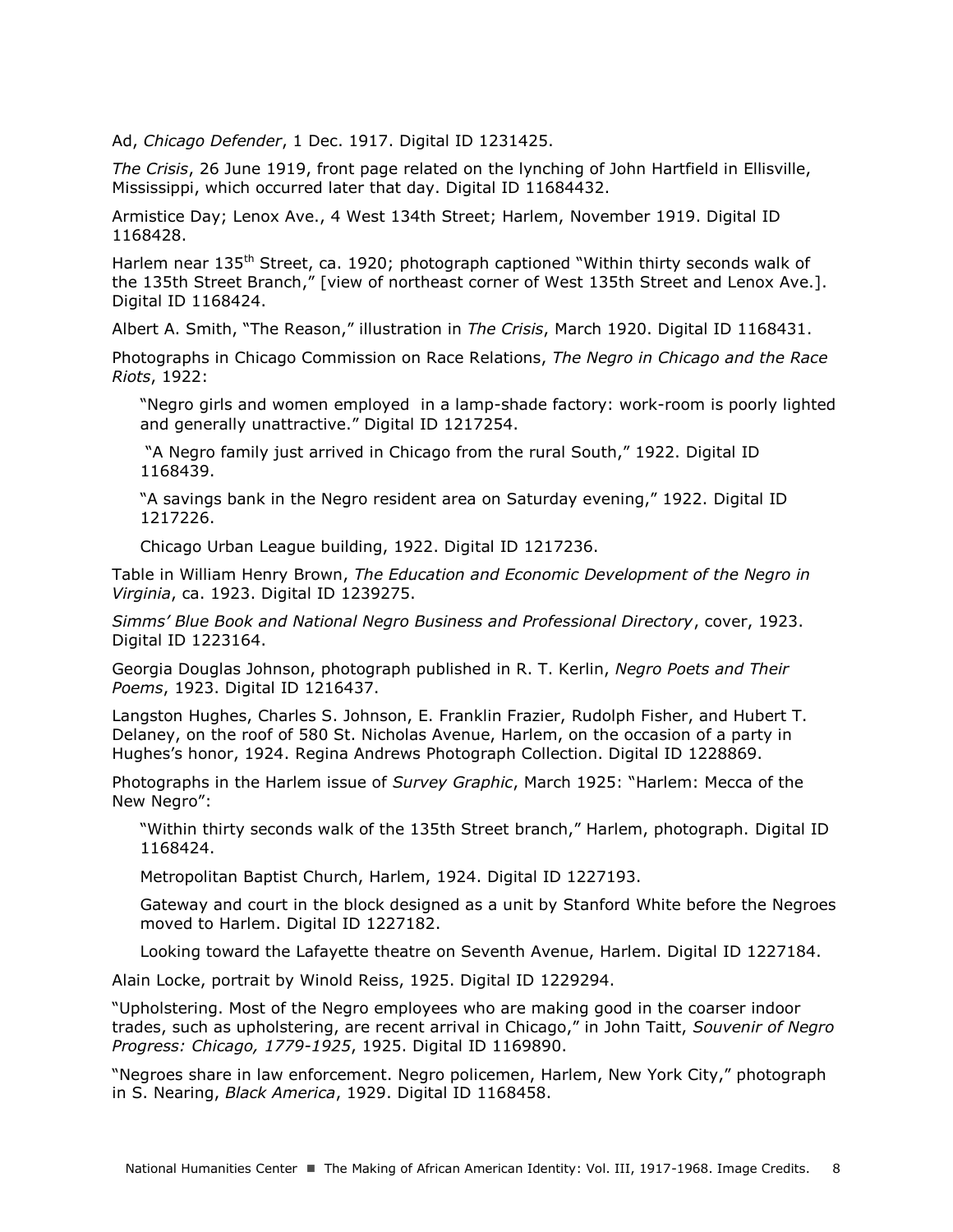Children playing in Harlem streets, ca. 1930, photograph by Victor Volnar. Digital ID 732967f.

Aaron Douglas, *Song of the Towers*, oil on canvas, 1934. Digital ID psnypl\_scf\_003.

Augusta Savage working on *The Harp* in her studio, 1937, photograph by Morgan and Marvin Smith, 1936. Digital ID 1654254.

## **OHIO HISTORICAL SOCIETY. Columbus, Ohio.** [WEBSITE](http://www.montgomeryadvertiser.com/) Reproduced by permission.

"Migration Still On, Dispatches Prove," *Cleveland Advocate*, 31 July 1920, p.1. Newspaper Roll #4155.

Reginald Gammon, *Freedom Now!*, acrylic on board, 1963. Collections of the National Afro-American Museum and Culture Center, Wilberforce, Ohio (Ohio Historical Society). Reproduced by permission of Mrs. Janice Gammon.

**THE PHILLIPS COLLECTION. Washington, DC.** [WEBSITE](http://www.phillipscollection.org/) Reproduced by permission.

Jacob Lawrence, panel #1 of *The Migration of the Negro*, series of sixty paintings, casein tempera on hardboard, 1940-41.

**PIXEL PRESS LLC. Bronx, New York.** [WEBSITE:](http://withoutsanctuary.org/) Without Sanctuary. Reproduced by permission.

Lynching, ca. 1920, location unknown; photo #67 from Without Sanctuary Collection. Allen-Litchfield Collection.

**TRACY PRICE-THOMPSON.** [WEBSITE](http://www.tracypricethompson.com/) Permission request submitted.

Tracy Price-Thompson, portrait photograph (likely a school photograph), ca. 1968, in Laurel Holliday, ed., *Children of the Dream: Our Own Stories of Growing Up Black in America* (New York: Pocket Books, 1999), 170.

Tracy Price Thompson, n.d. (adult), color photograph.

**ROBERT PROBY. Austin, Texas.** [WEBSITE](http://www.americandreamcars.com/1959continental011503.htm) Reproduced by permission.

1959 Lincoln Continental Mark IV, photograph.

**WINOLD REISS. REISS PARTNERSHIP.** [WEBSITE](http://www.winoldreiss.org/partnership/index.htm) Reproduced by permission of Renate Reiss.

Winold Reiss, cover of *Survey Graphic*, March 1925 (issue, Harlem: Mecca of the New Negro).

**RUTGERS UNIVERSITY. Newark, New Jersey.** [WEBSITE](http://www.libraries.rutgers.edu/) Reproduced by permission.

Black Organization of Students, photograph, n.d. (ca. 1968).

## **SMITHSONIAN AMERICAN ART MUSEUM. Smithsonian Institution.**

**Washington, DC.** [WEBSITE](http://www.libraries.rutgers.edu/) Permission requests submitted.

William H. Johnson, *Moon over Harlem*, oil on plywood, ca. 1943-1944. Gift of the Harmon Foundation, 1967.59.577.

**SONG TALK PUBLISHING / BERNICE JOHNSON REAGON.** [WEBSITE](http://www.bernicejohnsonreagon.com/) Reproduced by permission.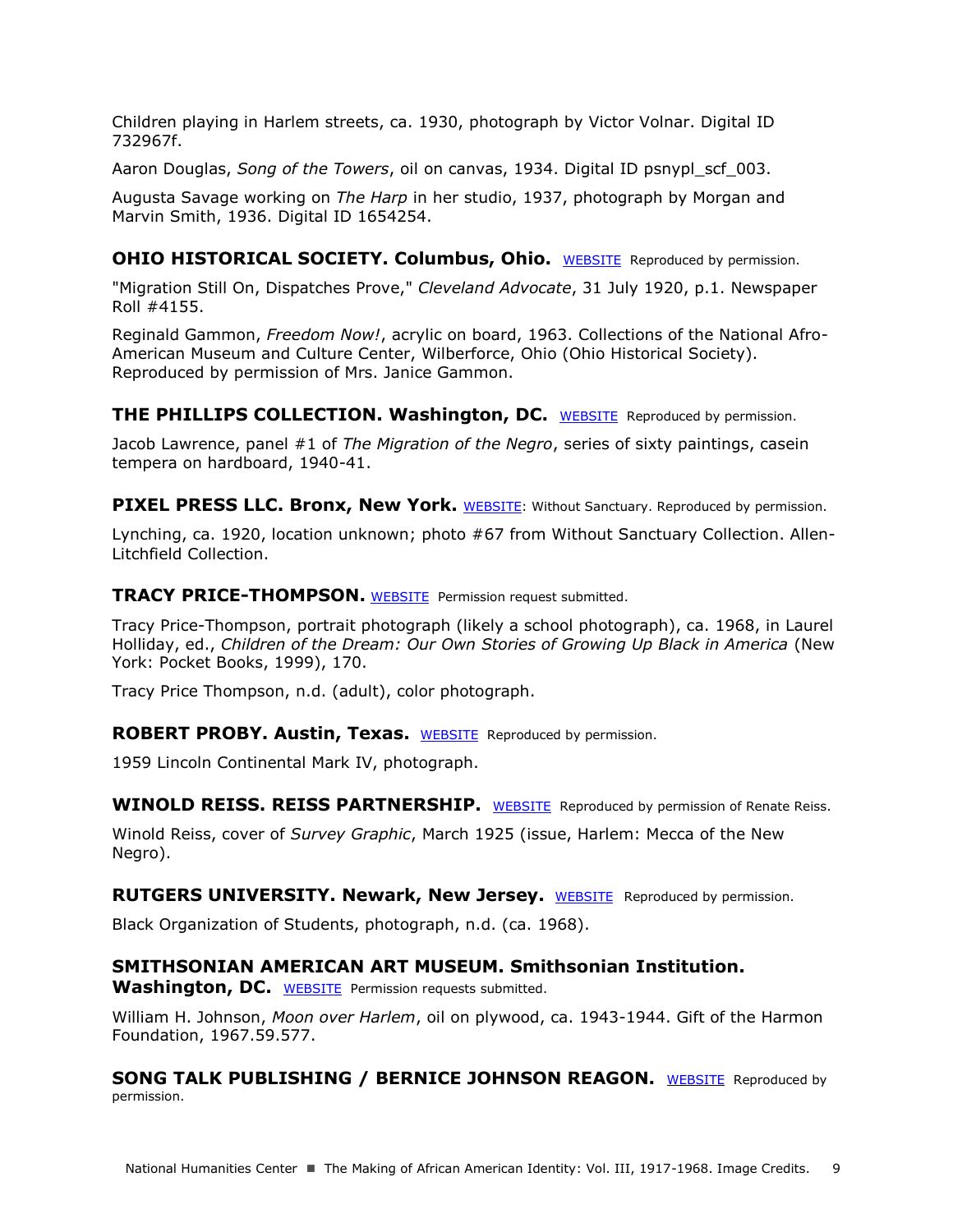Bernice Johnson Reagon, at microphone, b&w photograph, ca. early 1960s.

Bernice Johnson Reagon, performing with the Freedom Singers, Saratoga Springs, New York, b& w photograph, 1963

Bernice Johnson, portrait photograph, n.d.

#### **STATE ARCHIVES OF FLORIDA. Tallahassee, Florida.** [WEBSITE](http://dlis.dos.state.fl.us/index_Researchers.cfm) Reproduced by permission.

Knights of Pythias lodge and home of W. W. Andrews, photograph, ca. 1919. #PR00869.

African Americans in the segregated waiting room of the Jacksonville, Florida, railroad station, photograph, 1921. #RC09666.

Students and teachers of Dunbar High School, Quincy, Florida, photograph, ca. 1928. #Rc04549.

Picketers during boycott of downtown stores (McCrory's, Woolworth's, Walgreen's and Sear's) to protest segregated lunch counters, Tallahassee, Florida, photograph, 6-7 December 1960. #Rc12396e.

**STATE LIBRARY OF LOUISIANA. Baton Rouge, Louisiana.** [WEBSITE](http://www.state.lib.la.us/) Reproduced by permission.

"Day laborers hoeing cotton on a plantation near Monroe, Louisiana, May, 1947," photograph by Todd Webb. Object file #hp000637.

"Section of Bayou DeSiard near Monroe, Louisiana, in the late 1930s," photograph. Object file #wp001184.

# **SWARTHMORE COLLEGE PEACE COLLECTION. Swarthmore, Pennsylvania.**

[WEBSITE](http://www.swarthmore.edu/library/peace/) Permission request submitted.

Newsletter of the Montgomery Improvement Association, June 23, 1956, reporting the federal appellate court decision (*Browder* v. *Gayle*) ruling Montgomery's bus segregation law unconstitutional.

**TULSA HISTORICAL SOCIETY. Tulsa, Oklahoma.** [WEBSITE](http://www.tulsahistory.org/) Reproduced by permission.

Street scene after the Tulsa race riot, b&w photograph, 1921.

## **U.S. NATIONAL ARCHIVES & RECORDS ADMINISTRATION. Washington, DC.**

[WEBSITE](http://www.archives.gov/) Images in the public domain and reproduced courtesy of the National Archives.

Police report on the arrest of Rosa parks, Montgomery, Alabama, 1 December 1955. File Unit: Aurelia S. Browder et al. v. W. A. Gayle et al., No. 1147, ARC Identifier # 596074.

President John F. Kennedy and former president Dwight D. Eisenhower, Camp David, Maryland, 22 April 1961 (detail). Robert Knudsen White House Photographs, ARC Identifier #194198.

President John F. Kennedy delivering a televised address to the nation on civil rights and the integration of the University of Alabama, 11 June 1963. White House Photograph Collection: Abbie Rowe White House Photographs, ARC Identifier #194188.

Rev. Martin Luther King, Jr., Mathew Ahmann, and others, March on Washington for Peace and Freedom, 28 August 1963. U.S. Information Agency, Press &\Publications Service, ARC Identifier #542015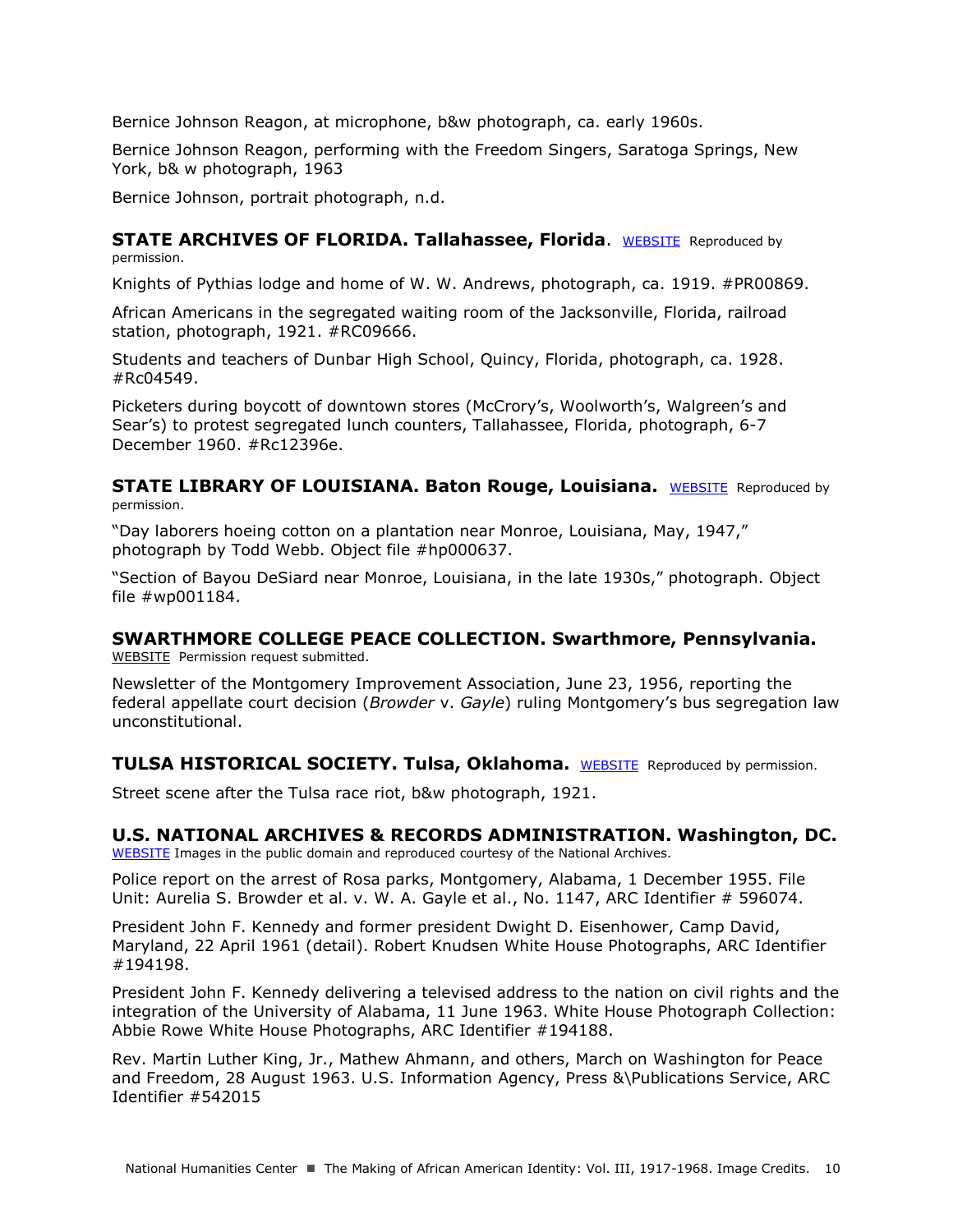March on Washington for Jobs and Freedom, 28 August 1963, photographs. (#542044, #542045, #542063).

#### **UNIVERSAL MUSIC GROUP. New York, New York.** [WEBSITE](http://www.universalmusic.com/) Permission request submitted.

Album cover: The Impressions, *People Get Ready*, MCA, 1965.

## **UNIVERSITY OF ILLINOIS AT CHICAGO LIBRARY. Special Collections & University Archives. Chicago, Illinois.** [WEBSITE](http://library.uic.edu/home/collections/manuscripts-and-rare-books/researchguides) Reproduced by permission.

Newly arrived African Americans leaving a train station, Chicago, Illinois, photograph, ca. 1920. Chicago Urban League Records, CUL neg. 53.

"If You Are a Stranger in the City," card distributed by the Chicago Urban League. Arthur and Graham Aldis Papers, Aldis neg. 1a.

## **UNIVERSITY OF NORTH CAROLINA AT CHAPEL HILL LIBRARY. Chapel Hill, North Carolina. [WEBSITE](http://library.unc.edu/)**

The first public health class at the North Carolina College for Negroes, 1945-1946. Reproduced by permission.

African American students first admitted to the University of North Carolina School of Law, 1951: Harvey Beech, James Lassiter, J. Kenneth Lee, and Floyd McKissick (unpictured). Permission pending.

Rev. Pauli Murray, seated, photograph, ca. 1980. Permission pending.

## **UNIVERSITY OF SOUTH FLORIDA LIBRARY. Special Collections. Tampa,**

**Florida.** [WEBSITE](http://www.lib.usf.edu/) Courtesy of the University of South Florida Library.

Members of the West Hyde Park Masonic Lodge #327, group portrait, b&w photograph, *Tampa Daily Times*, 28 January 1915. Digitization provided by the USF Libraries Digitization Center.

#### **UNIVERSITY OF SOUTHERN MISSISSIPPI. MCCAIN LIBRARY & ARCHIVES. Civil Rights in Mississippi Digital Archive. Hattiesburg, Mississippi.** [WEBSITE](http://www.lib.usm.edu/spcol/collections/manuscripts/lists-of-collections/subjects/subj-cr) Digital

image reproduced by permission of the University of Southern Mississippi. Permission requests submitted to Mr. Herbert Randall, copyright holder.

"Mississippi Freedom Ballot," flyer distributed by the Student Nonviolent Coordinating Committee (SNCC) to publicize the upcoming Freedom Vote, November 2-4, 1963. Will D. Campbell Papers. M341/wdc065.

SNCC newsletter *The Student Voice*, 11 November 1963, (pp. 1, 4, announcing Freedom Vote in Mississippi. Will D. Campbell Papers. M341/Box 57, Folder 6/wdc055.

Mississippi Freedom Project volunteer Jacob Blum hanging voter registration sign, 1964. Randall Freedom Summer Photographs, M351-556/rand0556.

Singing outside Freedom House in Hattiesburg, Mississippi, July 1964. Randall Freedom Summer Photographs. M351/rand0172.

Mississippi Freedom Project voter registration meeting, Hattiesburg, Mississippi, summer 1964. Randall Freedom Summer Photographs. M351/rand0559.